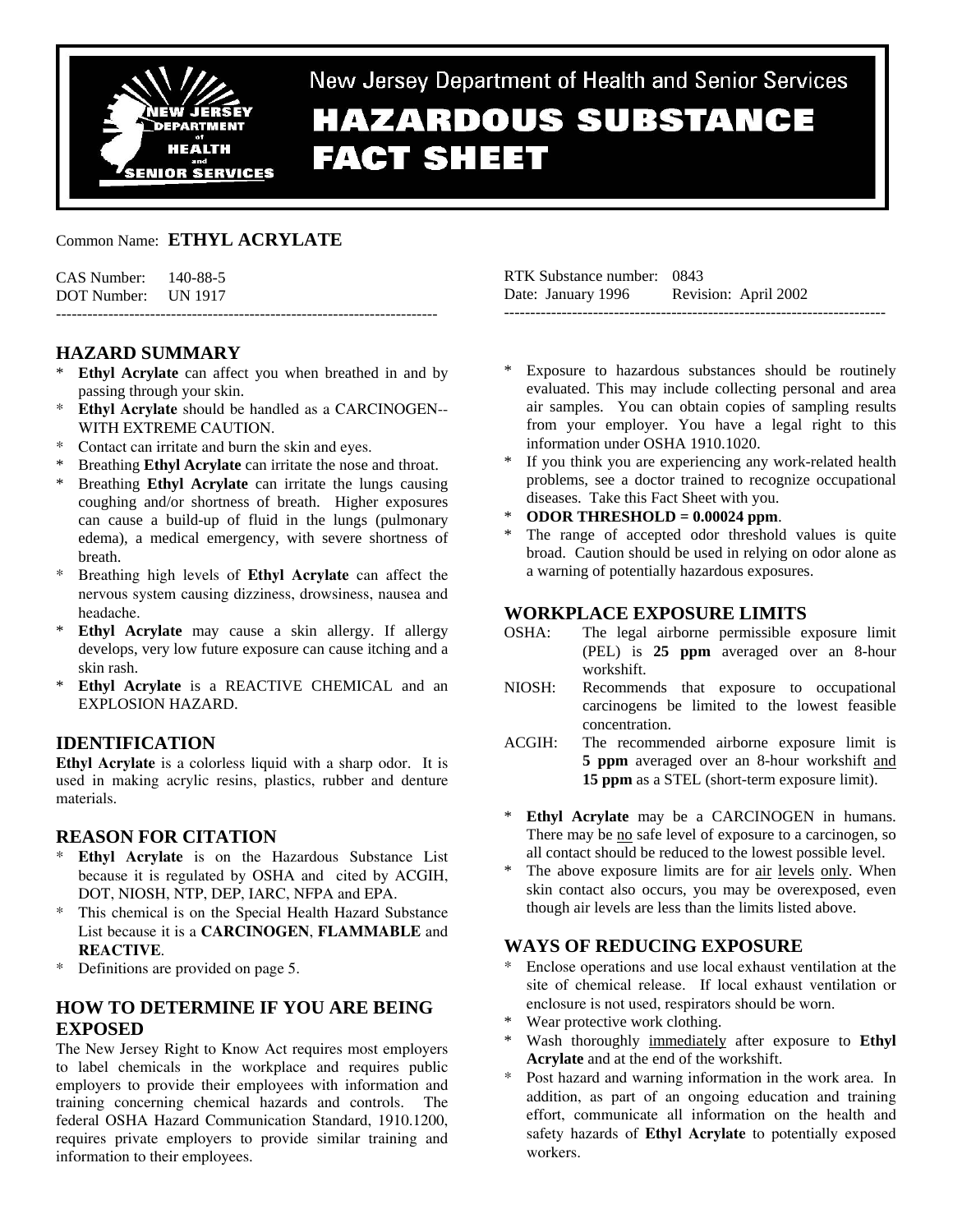# **ETHYL ACRYLATE** page 2 of 6

This Fact Sheet is a summary source of information of all potential and most severe health hazards that may result from exposure. Duration of exposure, concentration of the substance and other factors will affect your susceptibility to any of the potential effects described below.

---------------------------------------------------------------------------

# **HEALTH HAZARD INFORMATION**

#### **Acute Health Effects**

The following acute (short-term) health effects may occur immediately or shortly after exposure to **Ethyl Acrylate**:

- Contact can irritate and burn the skin and eyes.
- Breathing **Ethyl Acrylate** can irritate the nose and throat.
- \* Breathing **Ethyl Acrylate** can irritate the lungs causing coughing and/or shortness of breath. Higher exposures can cause a build-up of fluid in the lungs (pulmonary edema), a medical emergency, with severe shortness of breath.
- \* Breathing high levels of **Ethyl Acrylate** can affect the nervous system causing dizziness, drowsiness, nausea and headache.

#### **Chronic Health Effects**

The following chronic (long-term) health effects can occur at some time after exposure to **Ethyl Acrylate** and can last for months or years:

## **Cancer Hazard**

- **Ethyl Acrylate** may be a CARCINOGEN in humans since it has been shown to cause stomach cancer in animals.
- \* Many scientists believe there is no safe level of exposure to a carcinogen.

#### **Reproductive Hazard**

\* There is limited evidence that **Ethyl Acrylate** may damage the developing fetus.

#### **Other Long-Term Effects**

- \* **Ethyl Acrylate** may cause a skin allergy. If allergy develops, very low future exposure can cause itching and a skin rash.
- \* Very irritating substances may affect the lungs. It is not known whether **Ethyl Acrylate** causes lung damage.

## **MEDICAL**

## **Medical Testing**

Before beginning employment and at regular times after that, for those with frequent or potentially high exposures, the following are recommended:

\* Lung function tests.

If symptoms develop or overexposure is suspected, the following are recommended:

Consider chest x-ray after acute overexposure.

Evaluation by a qualified allergist, including careful exposure history and special testing, may help diagnose skin allergy.

Any evaluation should include a careful history of past and present symptoms with an exam. Medical tests that look for damage already done are not a substitute for controlling exposure.

Request copies of your medical testing. You have a legal right to this information under OSHA 1910.1020.

#### **Mixed Exposures**

Because smoking can cause heart disease, as well as lung cancer, emphysema, and other respiratory problems, it may worsen respiratory conditions caused by chemical exposure. Even if you have smoked for a long time, stopping now will reduce your risk of developing health problems.

#### **WORKPLACE CONTROLS AND PRACTICES**

Unless a less toxic chemical can be substituted for a hazardous substance, **ENGINEERING CONTROLS** are the most effective way of reducing exposure. The best protection is to enclose operations and/or provide local exhaust ventilation at the site of chemical release. Isolating operations can also reduce exposure. Using respirators or protective equipment is less effective than the controls mentioned above, but is sometimes necessary.

In evaluating the controls present in your workplace, consider: (1) how hazardous the substance is, (2) how much of the substance is released into the workplace and (3) whether harmful skin or eye contact could occur. Special controls should be in place for highly toxic chemicals or when significant skin, eye, or breathing exposures are possible.

In addition, the following controls are recommended:

- \* Where possible, automatically pump liquid **Ethyl Acrylate** from drums or other storage containers to process containers.
- \* Before entering a confined space where **Ethyl Acrylate** may be present, check to make sure that an explosive concentration does not exist.

Good **WORK PRACTICES** can help to reduce hazardous exposures. The following work practices are recommended:

- \* Workers whose clothing has been contaminated by **Ethyl Acrylate** should change into clean clothing promptly.
- Contaminated work clothes should be laundered by individuals who have been informed of the hazards of exposure to **Ethyl Acrylate**.
- Eye wash fountains should be provided in the immediate work area for emergency use.
- If there is the possibility of skin exposure, emergency shower facilities should be provided.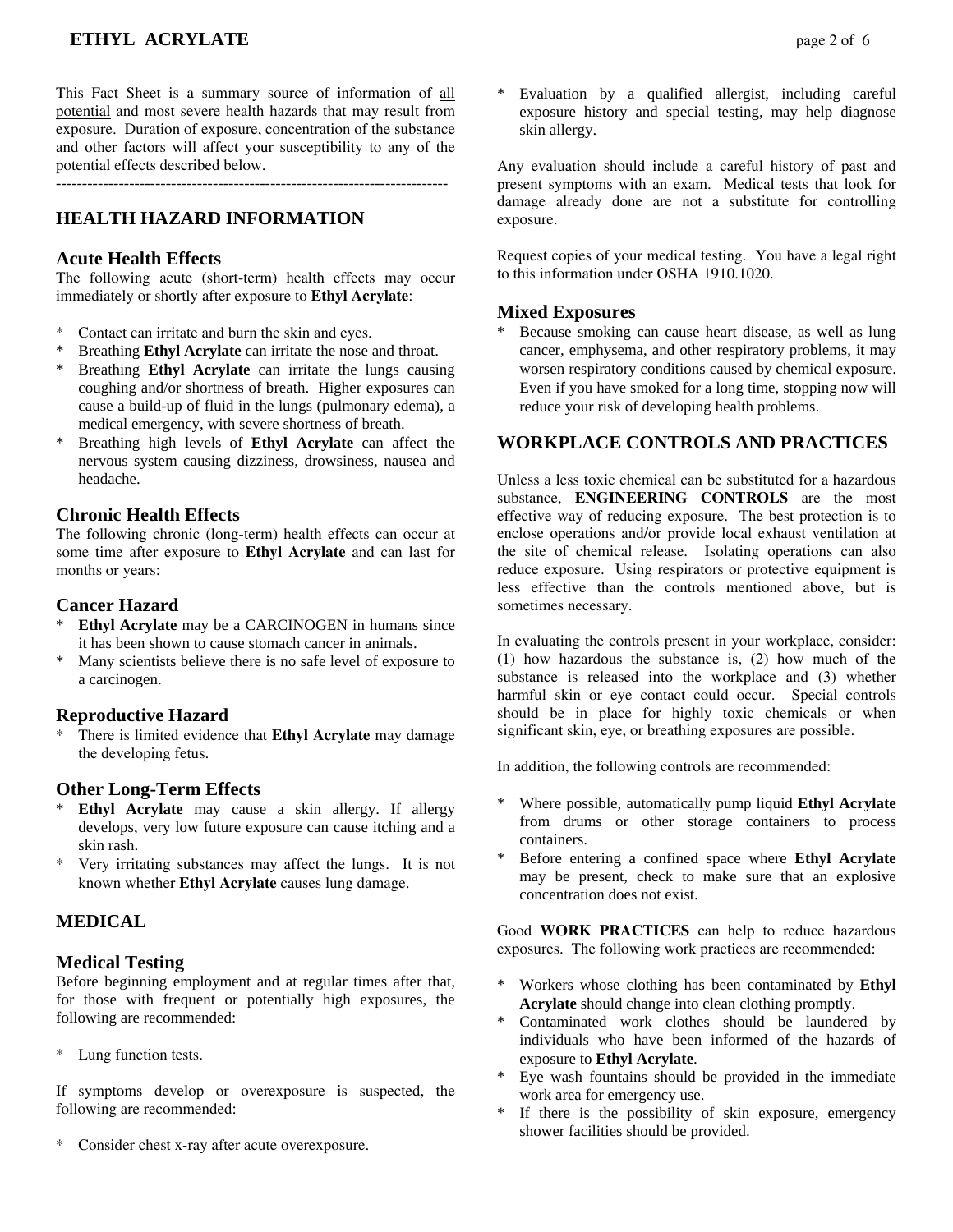# **ETHYL ACRYLATE** page 3 of 6

- \* On skin contact with **Ethyl Acrylate**, immediately wash or shower to remove the chemical. At the end of the workshift, wash any areas of the body that may have contacted **Ethyl Acrylate**, whether or not known skin contact has occurred.
- \* Do not eat, smoke, or drink where **Ethyl Acrylate** is handled, processed, or stored, since the chemical can be swallowed. Wash hands carefully before eating, drinking, applying cosmetics, smoking, or using the toilet.

# **PERSONAL PROTECTIVE EQUIPMENT**

WORKPLACE CONTROLS ARE BETTER THAN PERSONAL PROTECTIVE EQUIPMENT. However, for some jobs (such as outside work, confined space entry, jobs done only once in a while, or jobs done while workplace controls are being installed), personal protective equipment may be appropriate.

OSHA 1910.132 requires employers to determine the appropriate personal protective equipment for each hazard and to train employees on how and when to use protective equipment.

The following recommendations are only guidelines and may not apply to every situation.

#### **Clothing**

- \* Avoid skin contact with **Ethyl Acrylate**. Wear protective gloves and clothing. Safety equipment suppliers/ manufacturers can provide recommendations on the most protective glove/clothing material for your operation.
- \* All protective clothing (suits, gloves, footwear, headgear) should be clean, available each day, and put on before work.
- \* ACGIH recommends *Butyl Rubber, Polyvinyl Alcohol,* and *Teflon* as protective materials.

## **Eye Protection**

- \* Wear indirect-vent, impact and splash resistant goggles when working with liquids.
- \* Wear a face shield along with goggles when working with corrosive, highly irritating or toxic substances.

## **Respiratory Protection**

**IMPROPER USE OF RESPIRATORS IS DANGEROUS.** Such equipment should only be used if the employer has a written program that takes into account workplace conditions, requirements for worker training, respirator fit testing and medical exams, as described in OSHA 1910.134.

\* Where the potential exists for exposure over **5 ppm**, use a NIOSH approved supplied-air respirator with a full facepiece operated in a pressure-demand or other positivepressure mode. For increased protection use in combination with an auxiliary self-contained breathing apparatus operated in a pressure-demand or other positive-pressure mode.

Exposure to **300 ppm** is immediately dangerous to life and health. If the possibility of exposure above **300 ppm** exists, use a NIOSH approved self-contained breathing apparatus with a full facepiece operated in a pressure-demand or other positive-pressure mode.

## **HANDLING AND STORAGE**

- \* Prior to working with **Ethyl Acrylate** you should be trained on its proper handling and storage.
- **Ethyl Acrylate** is not compatible with OXIDIZING AGENTS (such as PERCHLORATES, PEROXIDES, PERMANGANATES, CHLORATES, NITRATES, CHLORINE, BROMINE and FLUORINE); STRONG ACIDS (such as HYDROCHLORIC, SULFURIC and NITRIC); STRONG BASES (such as SODIUM HYDROXIDE and POTASSIUM HYDROXIDE); AMINES; CHLOROSULFONIC ACID; and MOISTURE.
- Store in tightly closed containers in a cool, well-ventilated area away from HEAT and LIGHT. Heat can cause **Ethyl Acrylate** to self-react. If this takes place in a closed container, an explosion could occur. **Ethyl Acrylate**  usually contains an inhibitor such as *Hydroquinone* to prevent self-reaction. If it does not contain an inhibitor, the reaction may occur without the application of heat.
- Sources of ignition, such as smoking and open flames, are prohibited where **Ethyl Acrylate** is used, handled, or stored.
- \* Metal containers involving the transfer of **Ethyl Acrylate** should be grounded and bonded.
- \* Use only non-sparking tools and equipment, especially when opening and closing containers of **Ethyl Acrylate**.
- Wherever **Ethyl Acrylate** is used, handled, manufactured, or stored, use explosion-proof electrical equipment and fittings.

## **QUESTIONS AND ANSWERS**

- Q: If I have acute health effects, will I later get chronic health effects?
- A: Not always. Most chronic (long-term) effects result from repeated exposures to a chemical.
- Q: Can I get long-term effects without ever having shortterm effects?
- A: Yes, because long-term effects can occur from repeated exposures to a chemical at levels not high enough to make you immediately sick.
- Q: What are my chances of getting sick when I have been exposed to chemicals?
- A: The likelihood of becoming sick from chemicals is increased as the amount of exposure increases. This is determined by the length of time and the amount of material to which someone is exposed.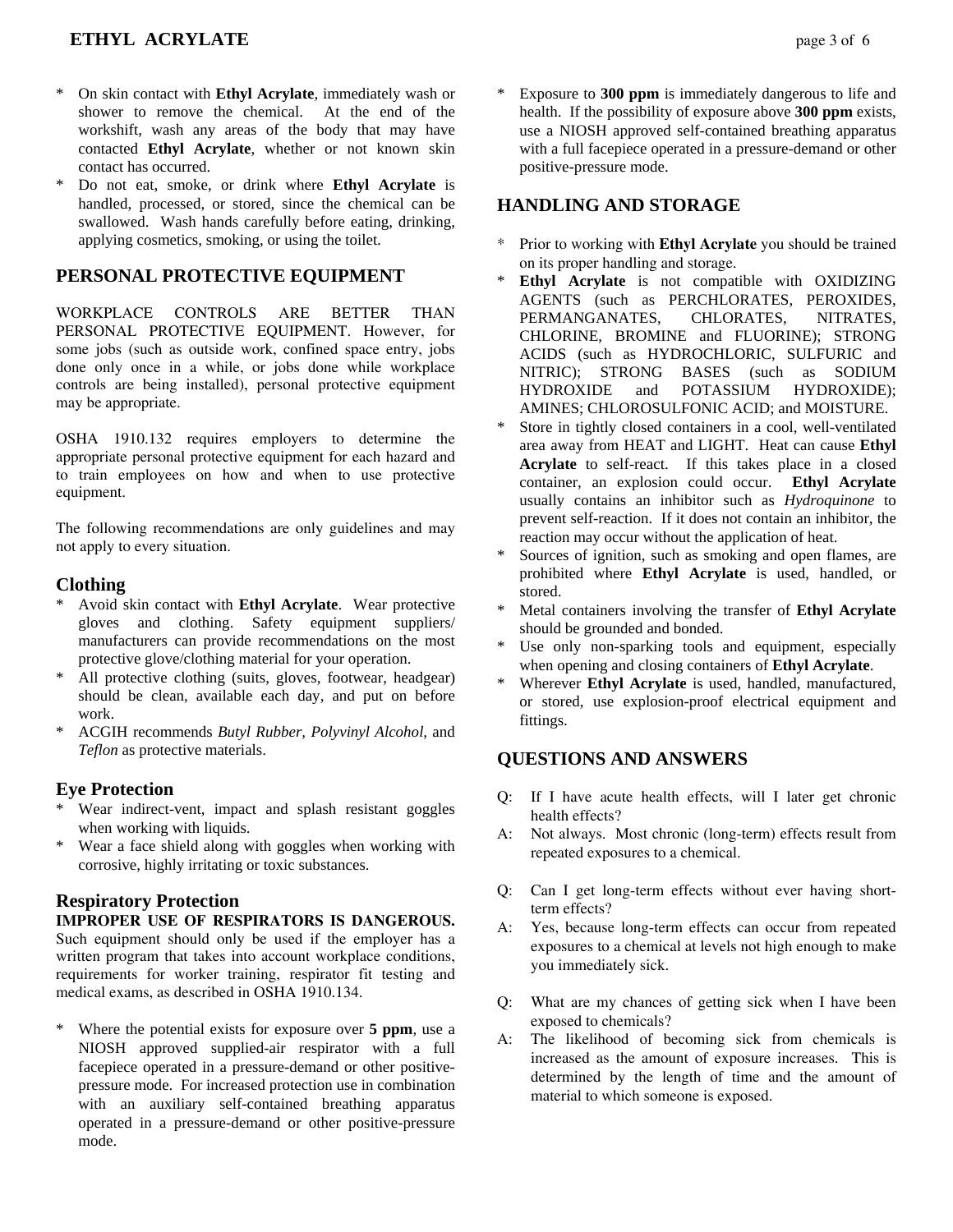- Q: When are higher exposures more likely?
- A: Conditions which increase risk of exposure include physical and mechanical processes (heating, pouring, spraying, spills and evaporation from large surface areas such as open containers), and "confined space" exposures (working inside vats, reactors, boilers, small rooms, etc.).
- Q: Is the risk of getting sick higher for workers than for community residents?
- A: Yes. Exposures in the community, except possibly in cases of fires or spills, are usually much lower than those found in the workplace. However, people in the community may be exposed to contaminated water as well as to chemicals in the air over long periods. This may be a problem for children or people who are already ill.
- Q: Don't all chemicals cause cancer?
- A: No. Most chemicals tested by scientists are not cancercausing.
- Q: Should I be concerned if a chemical causes cancer in animals?
- A: Yes. Most scientists agree that a chemical that causes cancer in animals should be treated as a suspected human carcinogen unless proven otherwise.
- Q: But don't they test animals using much higher levels of a chemical than people usually are exposed to?
- A: Yes. That's so effects can be seen more clearly using fewer animals. But high doses alone don't cause cancer unless it's a cancer agent. In fact, a chemical that causes cancer in animals at high doses could cause cancer in humans exposed to low doses.
- Q: Can men as well as women be affected by chemicals that cause reproductive system damage?
- A: Yes. Some chemicals reduce potency or fertility in both men and women. Some damage sperm and eggs, possibly leading to birth defects.
- Q: Who is at the greatest risk from reproductive hazards?
- A: Pregnant women are at greatest risk from chemicals that harm the developing fetus. However, chemicals may affect the ability to have children, so both men and women of childbearing age are at high risk.

------------------------------------------------------------------------ The following information is available from:

 New Jersey Department of Health and Senior Services Occupational Health Service PO Box 360 Trenton, NJ 08625-0360 (609) 984-1863 (609) 984-7407 (fax)

Web address: http://www.state.nj.us/health/eoh/odisweb/

#### **Industrial Hygiene Information**

Industrial hygienists are available to answer your questions regarding the control of chemical exposures using exhaust ventilation, special work practices, good housekeeping, good hygiene practices, and personal protective equipment including respirators. In addition, they can help to interpret the results of industrial hygiene survey data.

#### **Medical Evaluation**

If you think you are becoming sick because of exposure to chemicals at your workplace, you may call personnel at the Department of Health and Senior Services, Occupational Health Service, who can help you find the information you need.

#### **Public Presentations**

Presentations and educational programs on occupational health or the Right to Know Act can be organized for labor unions, trade associations and other groups.

## **Right to Know Information Resources**

The Right to Know Infoline (609) 984-2202 can answer questions about the identity and potential health effects of chemicals, list of educational materials in occupational health, references used to prepare the Fact Sheets, preparation of the Right to Know Survey, education and training programs, labeling requirements, and general information regarding the Right to Know Act. Violations of the law should be reported to (609) 984-2202.

------------------------------------------------------------------------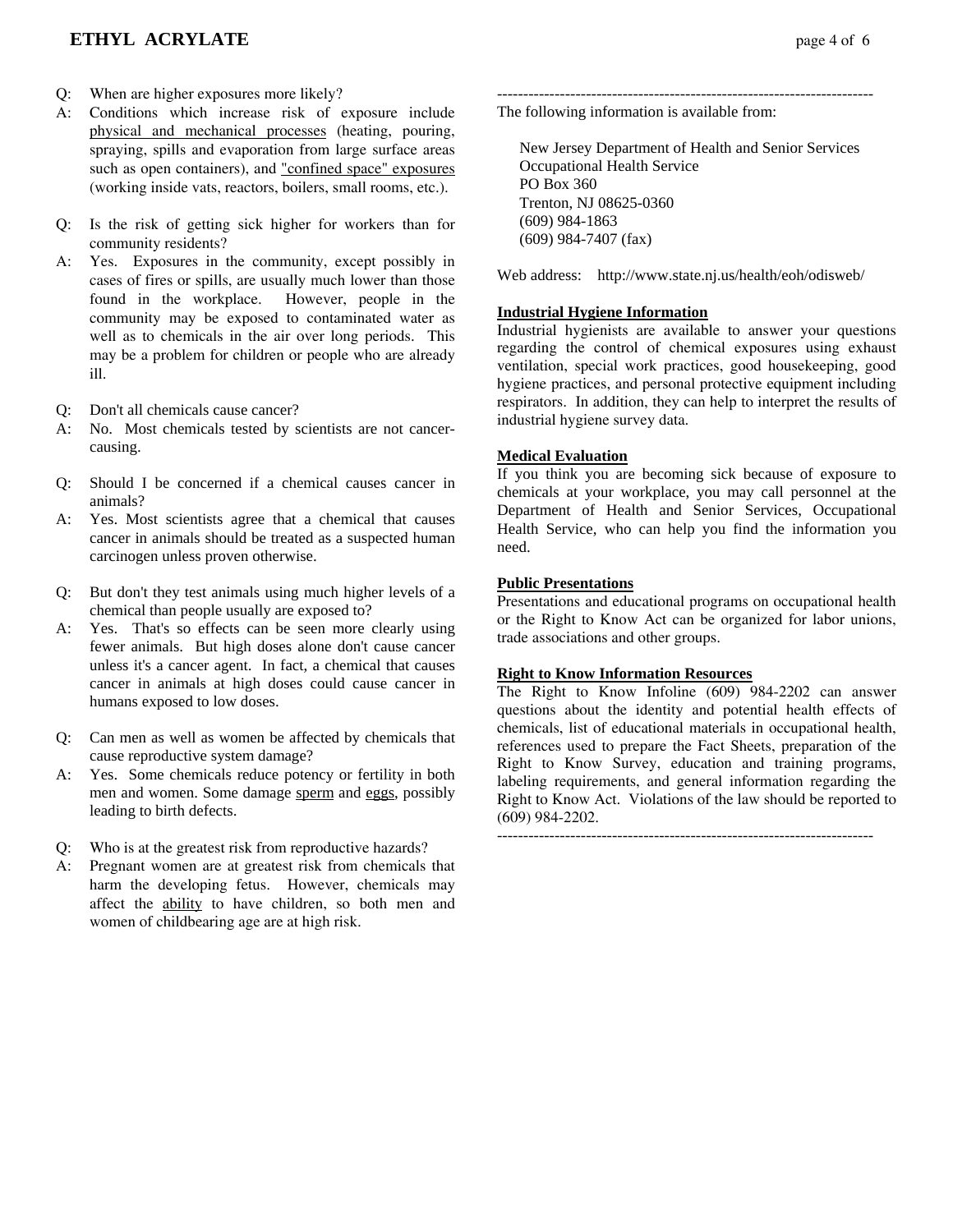## **ETHYL ACRYLATE** page 5 of 6

#### **DEFINITIONS**

**ACGIH** is the American Conference of Governmental Industrial Hygienists. It recommends upper limits (called TLVs) for exposure to workplace chemicals.

A **carcinogen** is a substance that causes cancer.

The **CAS number** is assigned by the Chemical Abstracts Service to identify a specific chemical.

A **combustible** substance is a solid, liquid or gas that will burn.

A **corrosive** substance is a gas, liquid or solid that causes irreversible damage to human tissue or containers.

**DEP** is the New Jersey Department of Environmental **Protection** 

**DOT** is the Department of Transportation, the federal agency that regulates the transportation of chemicals.

**EPA** is the Environmental Protection Agency, the federal agency responsible for regulating environmental hazards.

A **fetus** is an unborn human or animal.

A **flammable** substance is a solid, liquid, vapor or gas that will ignite easily and burn rapidly.

The **flash point** is the temperature at which a liquid or solid gives off vapor that can form a flammable mixture with air.

**HHAG** is the Human Health Assessment Group of the federal EPA.

**IARC** is the International Agency for Research on Cancer, a scientific group that classifies chemicals according to their cancer-causing potential.

A **miscible** substance is a liquid or gas that will evenly dissolve in another.

**mg/m3** means milligrams of a chemical in a cubic meter of air. It is a measure of concentration (weight/volume).

A **mutagen** is a substance that causes mutations. A **mutation** is a change in the genetic material in a body cell. Mutations can lead to birth defects, miscarriages, or cancer.

**NAERG** is the North American Emergency Response Guidebook. It was jointly developed by Transport Canada, the United States Department of Transportation and the Secretariat of Communications and Transportation of Mexico. It is a guide for first responders to quickly identify the specific or generic hazards of material involved in a transportation incident, and to protect themselves and the general public during the initial response phase of the incident.

**NCI** is the National Cancer Institute, a federal agency that determines the cancer-causing potential of chemicals.

**NFPA** is the National Fire Protection Association. It classifies substances according to their fire and explosion hazard.

**NIOSH** is the National Institute for Occupational Safety and Health. It tests equipment, evaluates and approves respirators, conducts studies of workplace hazards, and proposes standards to OSHA.

**NTP** is the National Toxicology Program which tests chemicals and reviews evidence for cancer.

**OSHA** is the Occupational Safety and Health Administration, which adopts and enforces health and safety standards.

**PEL** is the Permissible Exposure Limit which is enforceable by the Occupational Safety and Health Administration.

**PIH** is a DOT designation for chemicals which are Poison Inhalation Hazards.

**ppm** means parts of a substance per million parts of air. It is a measure of concentration by volume in air.

A **reactive** substance is a solid, liquid or gas that releases energy under certain conditions.

A **teratogen** is a substance that causes birth defects by damaging the fetus.

**TLV** is the Threshold Limit Value, the workplace exposure limit recommended by ACGIH.

The **vapor pressure** is a measure of how readily a liquid or a solid mixes with air at its surface. A higher vapor pressure indicates a higher concentration of the substance in air and therefore increases the likelihood of breathing it in.